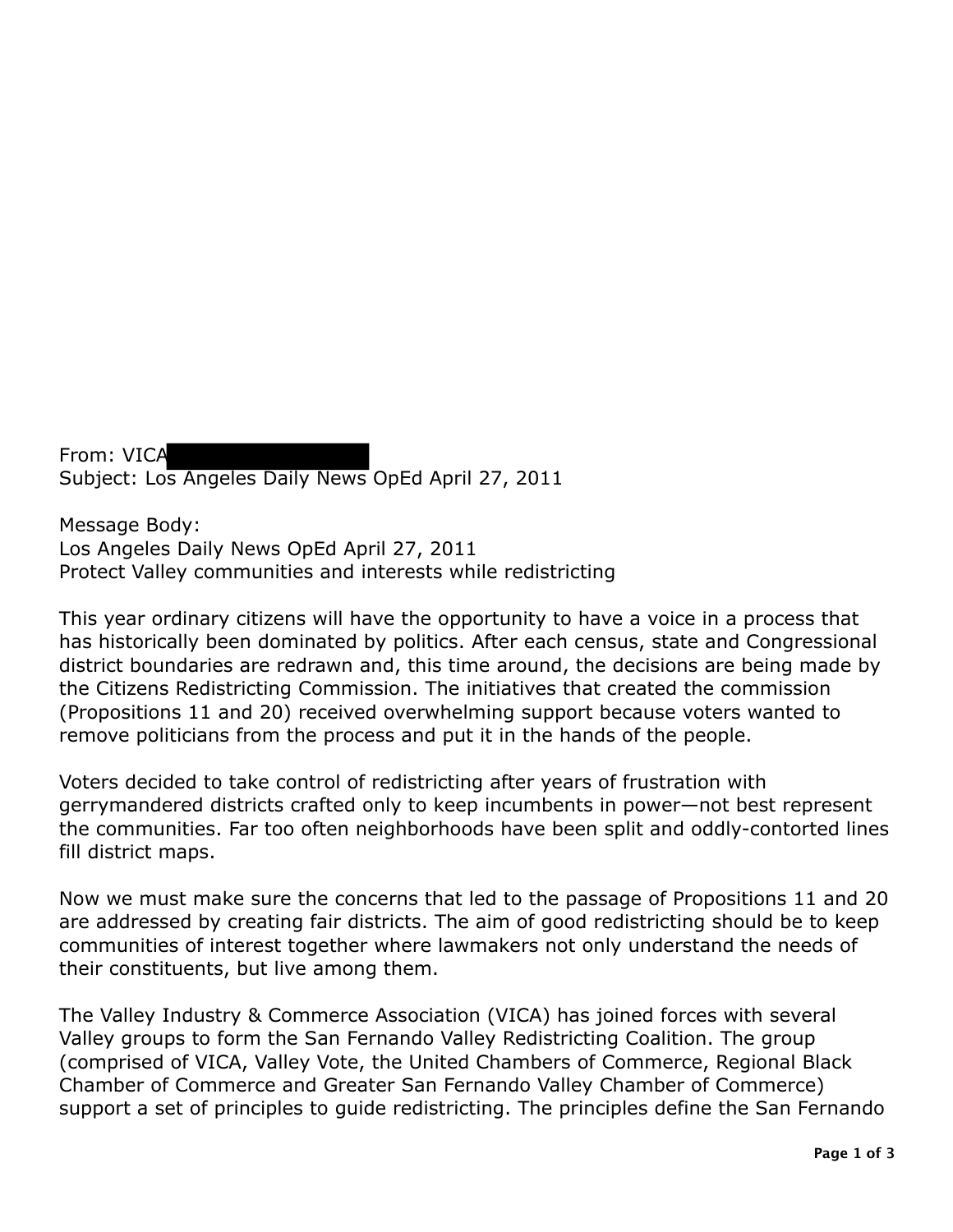Valley and encourage commissioners to ensure the legislators who represent the Valley have a strong connection to the region.

 The San Fernando Valley is defined in the principles as the area bounded by the Santa Susana Mountains to the north and west, Mulholland Drive to the south and the San Gabriel Mountains to the east. It lies wholly within Los Angeles County and includes the cities of: Burbank, Calabasas, Glendale, Hidden Hills, San Fernando and the Valley portion of the City of Los Angeles.

 Out of the 12 state Senate and Assemblymembers who represent portions of the Valley, only three of those officials are current Valley residents. And while we have been lucky to have lawmakers who understand the Valley's unique needs, the new districts that will be created should keep Valley communities together and ensure Valley residents are representing these areas. The coalition wants to see these areas of common interest protected.

 The desire to see the San Fernando Valley treated as its own community of interest is not new. In fact, LAUSD and LADWP divide the Valley into its own bloc. Many nonprofit groups, such as Habitat for Humanity, also recognize the region's individuality and distinguish the Valley from the City of Los Angeles.

 Supporters of the principles feel the best way to ensure equal and satisfactory representation for the Valley is to maximize the number of districts that are wholly within the San Fernando Valley. This can also be accomplished when districts do stray outside Valley boundaries by ensuring the Valley segment includes the majority of the voters in that district and similar communities of interest are protected.

 The goals of the coalition's redistricting recommendations are nonpartisan and are only in the interest of obtaining the best and most effective representation for Valley businesses and residents. You simply cannot adequately represent an area, or truly understand the needs of a community, that you do not live in.

 The coalition urges Valley residents and leaders to attend the Citizens Redistricting Commission's April 30 public hearing at San Fernando City Hall. Come and show your support for the principles and your community. You can also pledge your support for the principles and join the coalition at www.wearesfv.com <http://www.wearesfv.com/> .

 The lines are only redrawn every 10 years, giving the districts that will be created a lasting impact on the businesses and residents of these communities. Citizens finally have a significant role in the process and it is important to protect the interests of the Valley rather than fragmenting its tight-knit neighborhoods.

 Stuart Waldman is president of the Valley Industry and Commerce Association (VICA). VICA is a business advocacy organization that represents employers throughout the Los